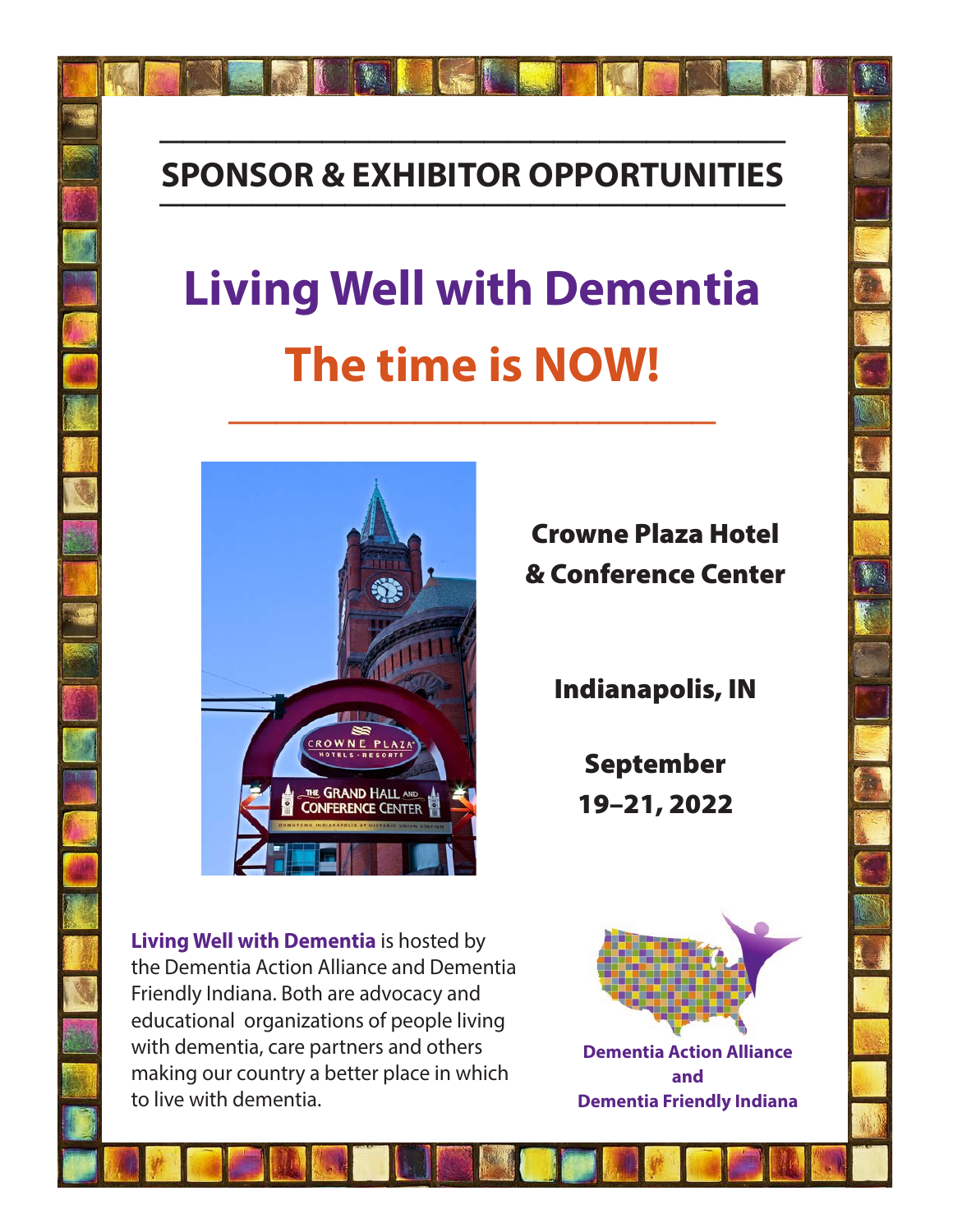

# Why Sponsor?

- ♦ Easy access to a unique high-powered audience of customers that includes leaders, executive decision-makers, and other influencers focused on enhancing the lives of people living with dementia.
- ♦ The Crowne Plaza's historic Union Station Conference Center is a uniquely amazing event space to network and meet one-on-one with current and potential customers.
- ♦ Be recognized as a leader in dementia-focused products and services.
- ♦ To be at the vanguard of learning the most current information and engaging directly with individuals living with dementia and renowned dementia specialists from across the country.

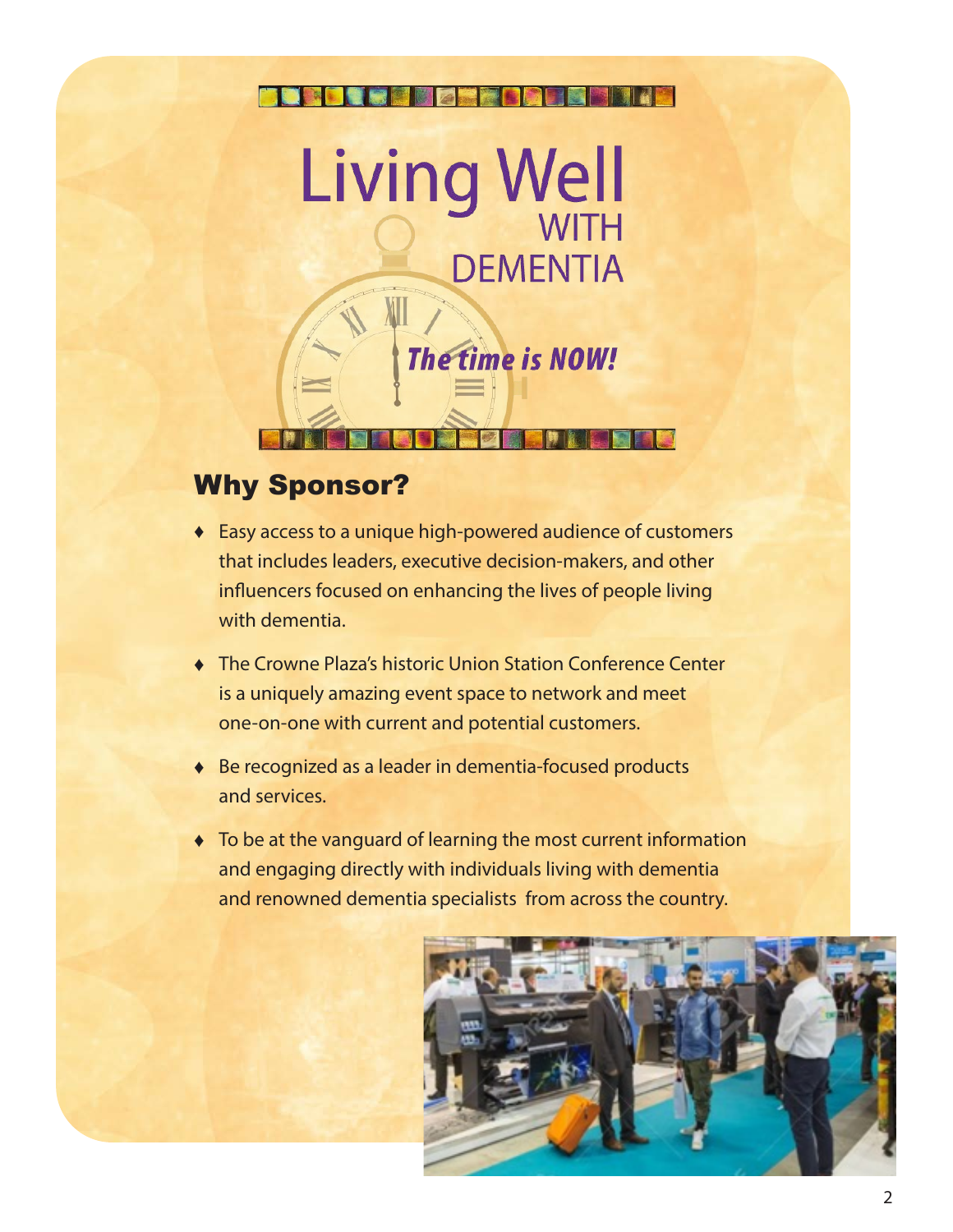

*"The DAA conference changes your perception of living with dementia in a profound way.*

*I go to dozens of conferences every year, and always look forward to this event as you wind up being educated and inspired."*

> — Jack York, Co-Founder It's Never 2 Late

# OUR CONFERENCE AUDIENCE

Our conference brings together a **wide and diverse large national gathering** of national leaders and influencers, including:

- ♦Individuals living with dementia and their care partners
- ♦ Providers of memory care, skilled nursing, assisted living, home care and adult day services
- ♦ Dementia specialists and healthcare practitioners
- ♦ Community leaders of AAA's, Dementia friendly initiatives, and Memory Cafes
- ♦ Researchers and academics
- ♦ Local, state and federal government agencies

Our conference participants are eager to engage with you and learn about the services and products you offer to support their efforts.

# **Here's what some of DAA's previous conference participants had to say — Conference Participants**

- ♦ "I go to many conferences and this was by far the most profound. Everything about it was superb."
- ♦ "I have NEVER been to such an amazing conference. I am forever changed because of it and am carrying the lessons learned back"

| <b>People living with dementia</b>     | <b>10%</b> |
|----------------------------------------|------------|
| <b>Care partners</b>                   | <b>10%</b> |
| <b>Service &amp; support providers</b> | 50%        |
| <b>Community leaders</b>               | <b>10%</b> |
| <b>Government agencies</b>             | 8%         |
| <b>Healthcare practitioners</b>        | 7%         |
| <b>Researchers and others</b>          |            |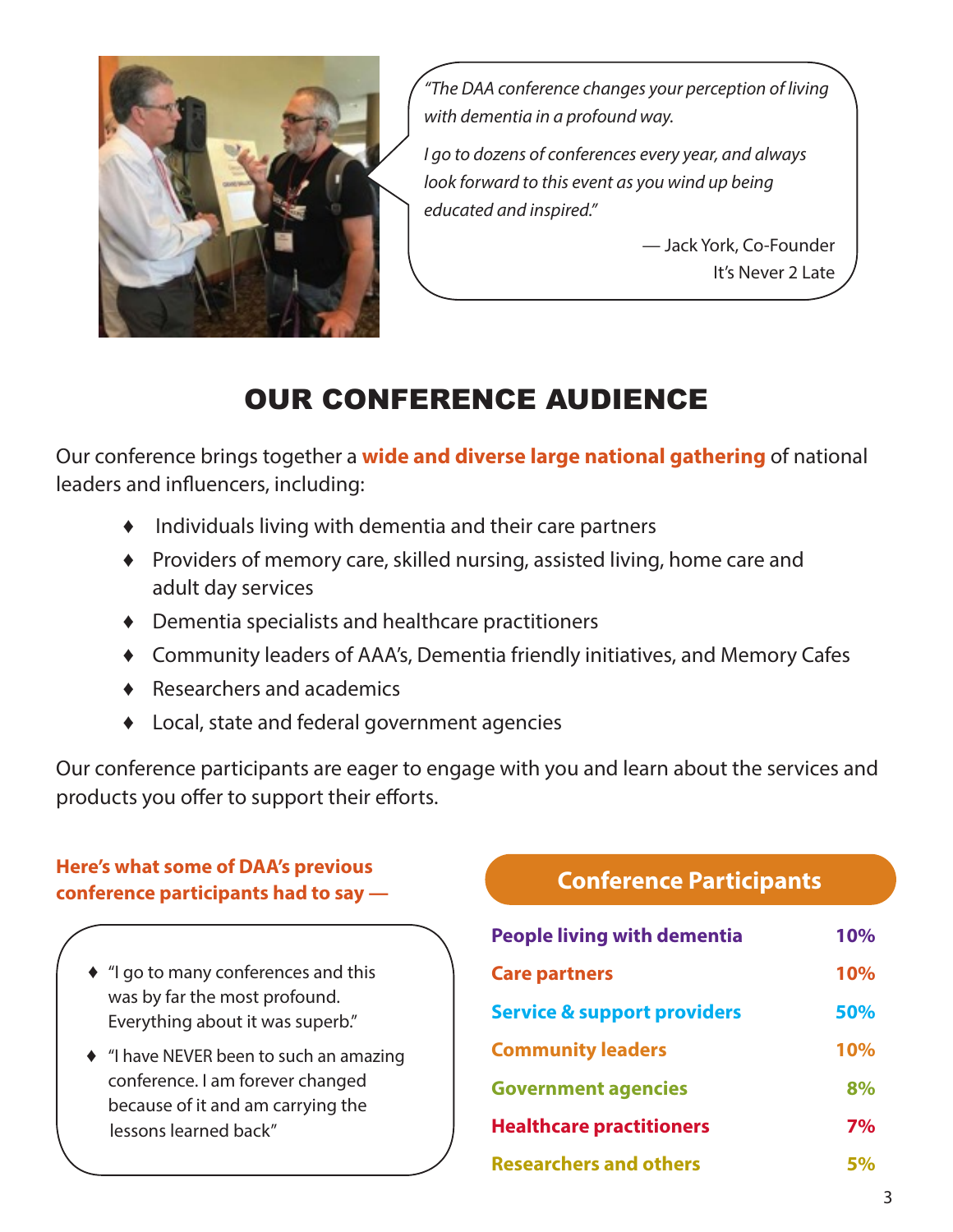Our exhibit hours are specially designed with dedicated opportunities for you to engage with conference participants so they can have time to learn about your products and services.

Our exhibitor packages include:

- ♦ Prime opportunities to connect with customers
- ♦ Conference registration
- ♦ Skirted 6-foot tables and two chairs
- ♦ WiFi

Sponsorships and elite exhibit spaces are limited. Please reserve your space early so you don't miss out.

# **EXHIBITOR SCHEDULE**

# **SET-UP**

◆ Monday, Sept. 19 1:00-4:00 pm

# **EXHIBIT HOURS**

♦ Monday, Sept. 19 4:30–6:30 pm Grand Opening Reception

|           | ◆ Tuesday, Sept. 20 | 12:00-2:00 pm    |
|-----------|---------------------|------------------|
|           |                     | $3:15 - 5:00$ pm |
| $\bullet$ | Wednesday, Sept. 21 | 7:30-8:30 am     |
|           |                     | 12:45-2:00 pm    |

# **BREAK-DOWN**

♦ Wednesday, Sept. 21 2:00–4:00 pm

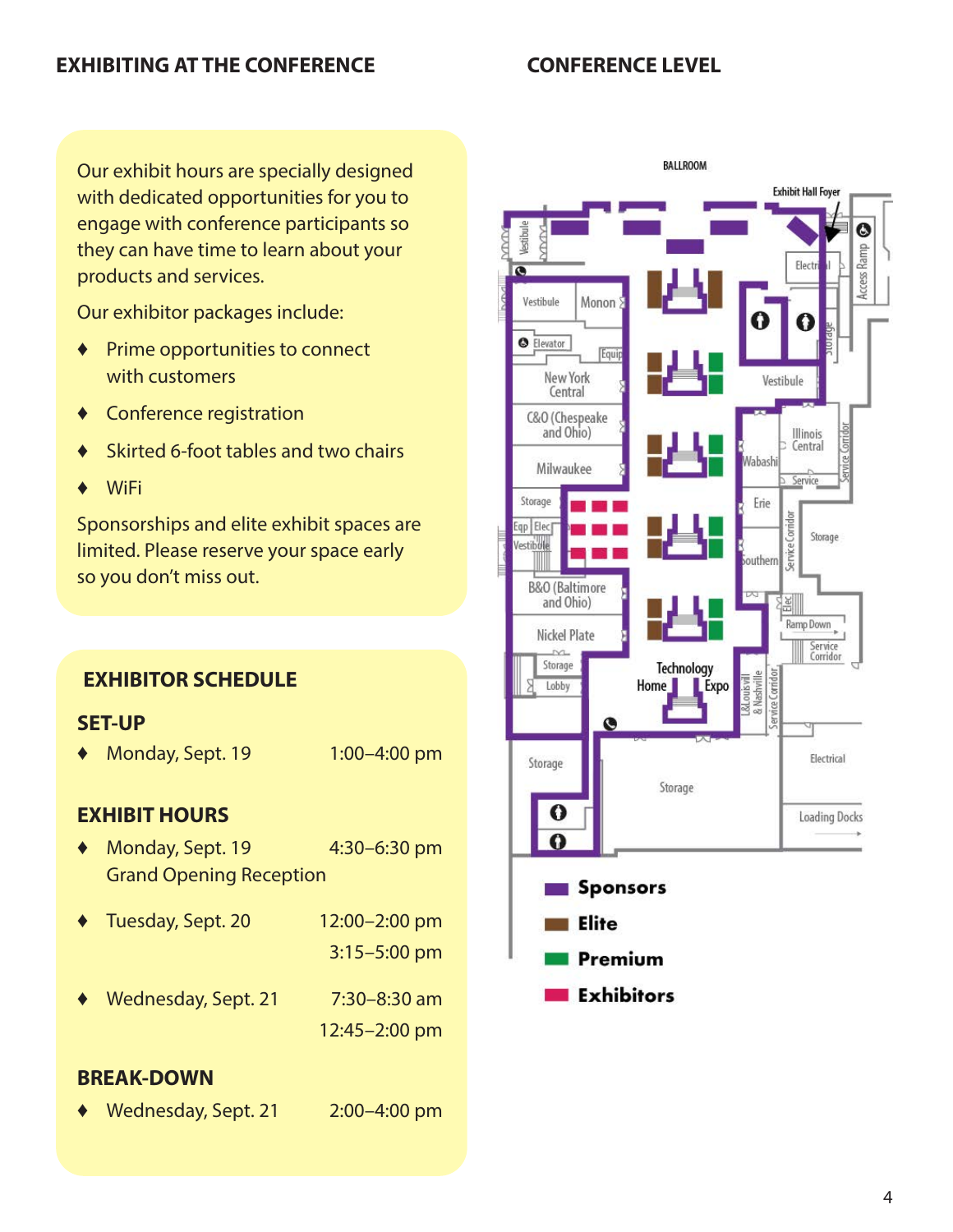# **SPONSORSHIP OPPORTUNITIES**

All sponsors are prominently featured in the conference program, on the website, on the conference app, and are acknowledged during opening and closing programs.

# □ LIVING WELL TECH HOME EXPO

**1 available \$20,000**

- 1. Prominent signage as sponsor of this premier event
- 2. Full page conference program ad
- 3. Elite location in the exhibit area
- 4. Three complimentary conference **registrations Spot in the exhibit.**<br>
Spot in the property of the property<br>
Section Keypote
- 5. Introduce Opening Keynote session Day 1 and offer brief remarks
- 6 Private discussion group with individuals living with dementia and DAA's leadership

# **□ OPENING NIGHT RECEPTION 1 available \$15,000**

- Features 1–5 above
- Host of the Talent Show
- Introduce Closing Keynote session Day 2 and offer brief remarks

# □ **MOBILE CONFERENCE APP**

**1 available \$10,000**

- Company name and logo on conference app and signage
- Features 1–5 above

# **EXHIBITING OPPORTUNITIES**

All exhibitors will have a 6–foot skirted table and two chairs.

### \* **Elite Exhibitor \$7,000**

- Elite location in exhibit area
- Half page ad in conference program
- Company logo prominently featured in conference promotions and on conference website
- Two complimentary conference registrations; additional company staff registrations for \$350/person

■ **Premium Exhibitor \$5,000** 

- Premium location in the exhibit area
- Company logo prominently featured in conference promotions and on conference website
- Two complimentary conference registrations; additional company staff registrations for \$350/person
- Company product or services featured exclusively in a pre-conference email blast

### ■ Exhibitor **\$2,500**

- Company logo prominently featured in conference promotions and on conference website
- One complimentary conference registration; additional company staff registrations for \$350/person

**To learn more about these opportunities and to reserve your space, please contact Vicky Aberilla at victoriaaberilla@outlook.com**